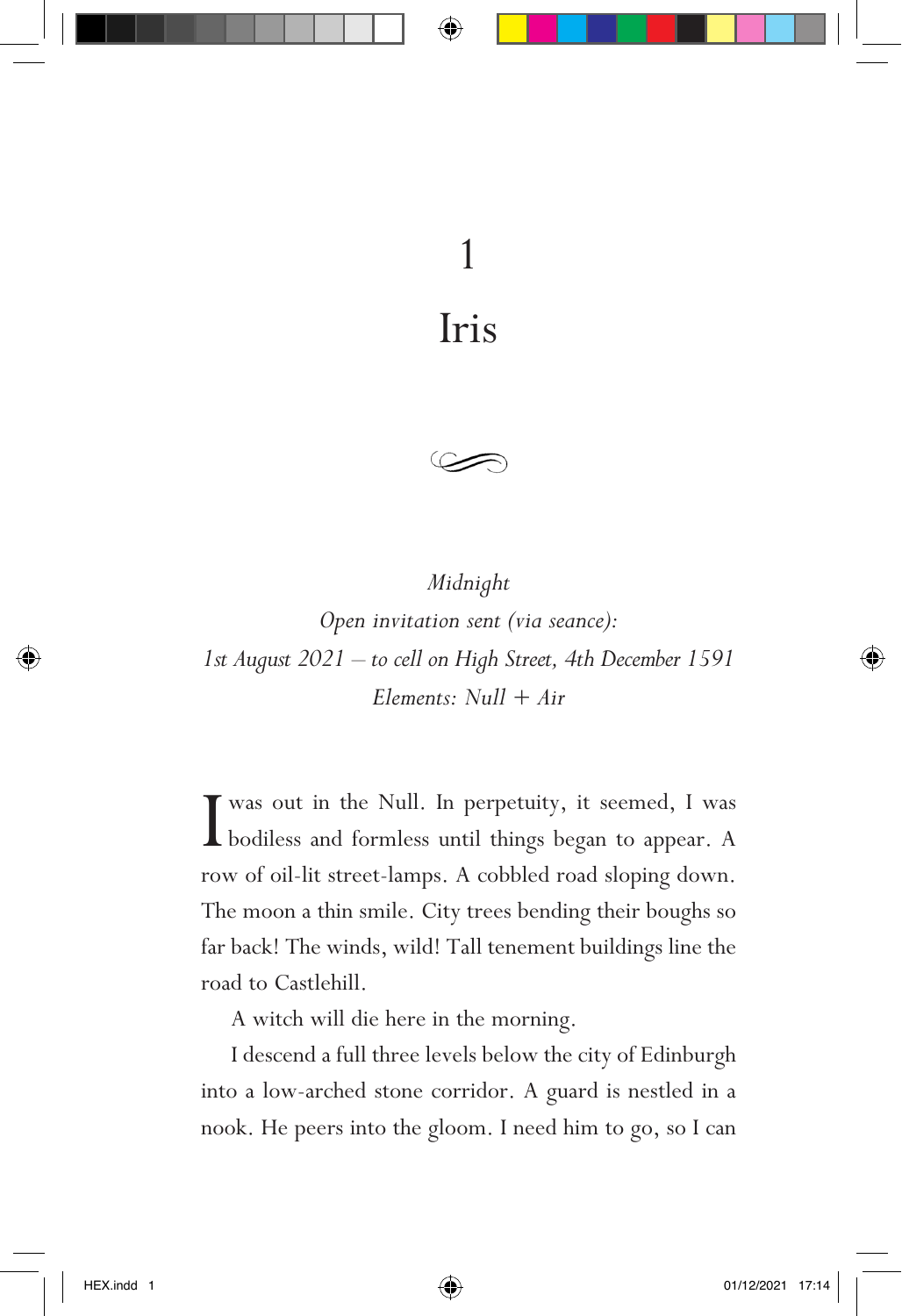come to you. Coalesce right next to his ear – whisper.

– Back out you go, into the Null, go on, your body is so heavy isn't it?

– Who is that?

I don't know how I know how to do this, but I do. I always have. I gently help his consciousness to separate from his body.

– It's only dreaming . . .

I say it into his ear, low and over and over, until his eyes close and his head lolls. To be able to do something like this you must learn not to have those around you drink your energy. I have learnt the hard way. As a child I used to give away light like it was nothing. Those without it would fill themselves up with all that good energy like I was an eternal font. The purest light attracts the most impenetrable darkness. Great giant moths-of-death come flying for it at night. All across the world. They will smother any source until all they have left is an empty husk. I will pay a price for this. That is how it goes.

With shaking hands that don't feel quite solid at all, I take off his boots, retch. (Can a spirit-dweller vomit? Yes, yes, yes, when a stench is this bad they can.) He has horned yellow toenails, thick and fungal. Throw his boots away down a tiny wee well. If he wakes he won't get anywhere quickly. You need time to prepare, Geillis Duncan. They will execute you in the morning.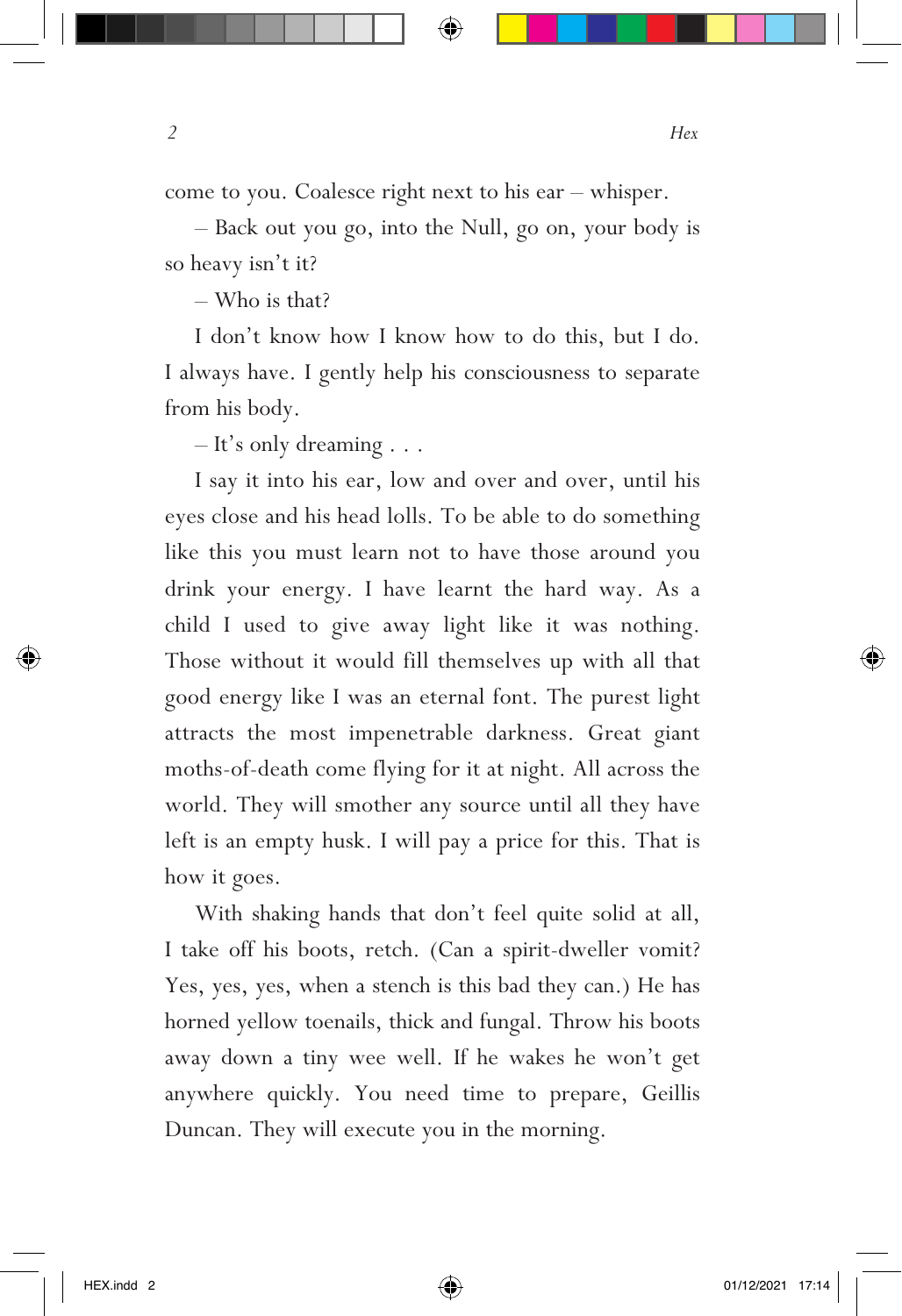Strike a match! We have so little time. I must hurry now.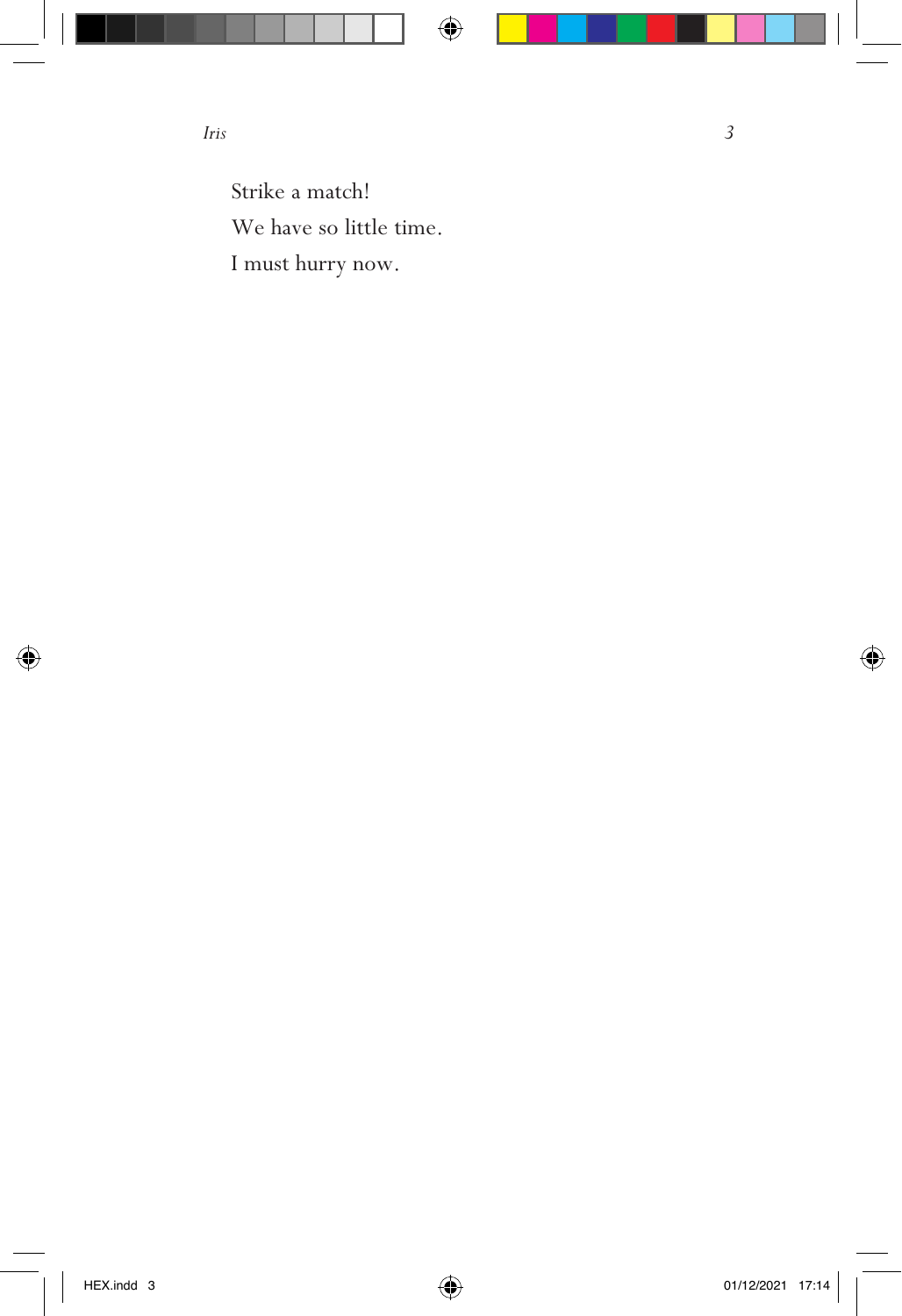## 2 Iris

*12.37 a.m.*

*Open invitation pursued (via astral travel): 1st August 2021 – to cell on High Street, 4th December 1591 Elements: Null + Air*

 $\sum$  our cell is several floors below the city. It is far below<br>footfall or taxerns or flats below  $\frac{1}{2}$ footfall, or taverns, or flats; below beds, or kitchens, or hugs, or hope, or church, or prayer, or freedom, or laughter, or air; below shuttered windows, or dogs asleep in front of fires. It is so far below the seasons they might as well not exist. There is only one kind of weather in here – freezing cold and cloaked in darkness. The air is stagnant. I must wait a minute. Make sure the guard does not wake. The last thing I could take is him coming to you. You are down here somewhere, Geillis Duncan. I'm willing to go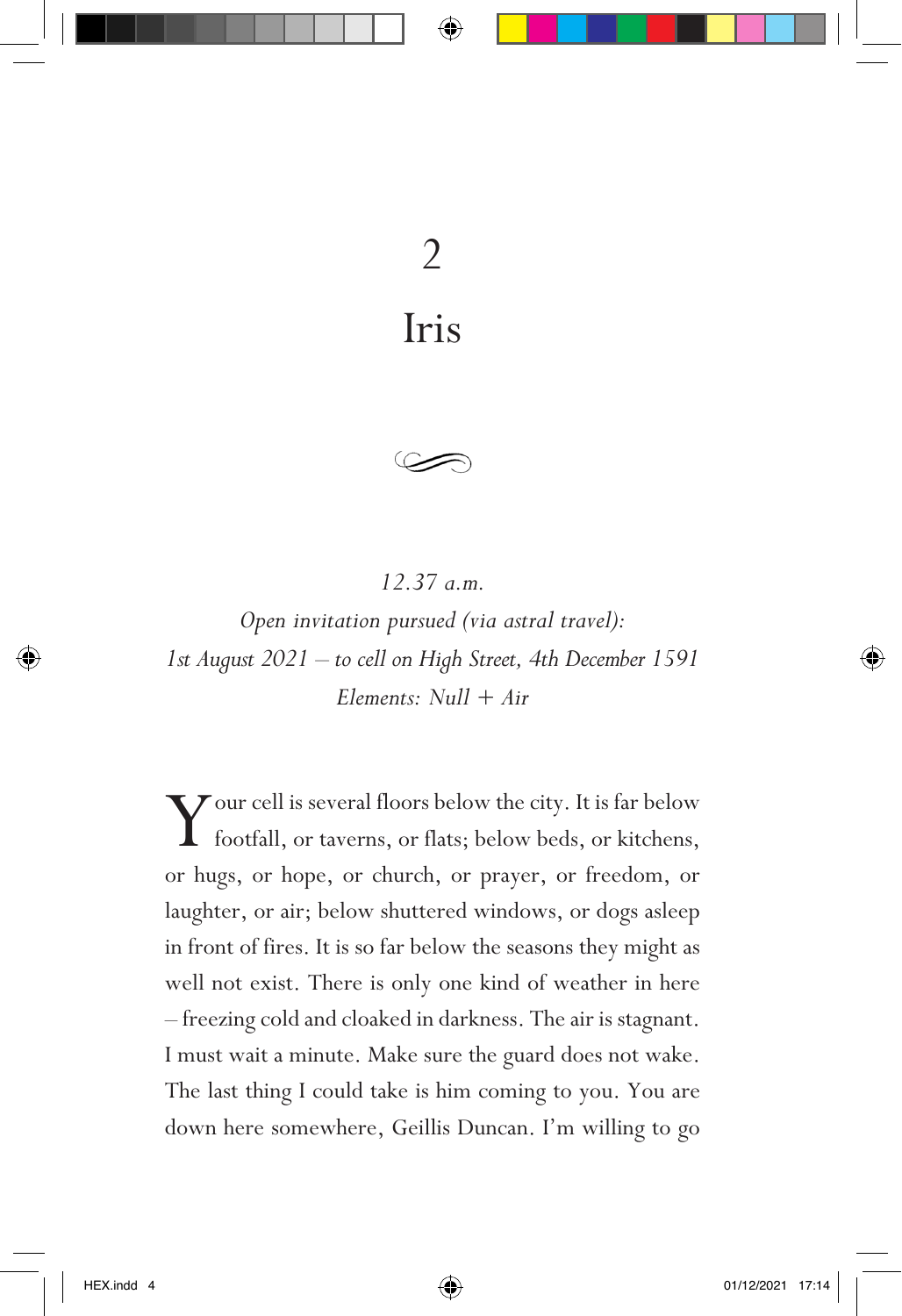as far as I have to  $-$  so you are not alone on this, the last night of your life. I put a call out – to the ether – for you.

I have never channelled directly like this before, was far too afraid to do so.

Travelled time all my life.

Have had spirits come to me, go through me, had them drag me out of my body and throw me across rooms or ceilings all night long. I have seen one half-naked, just out the bath, holding a big knife. I heard them and hosted them before I knew how to form words, or smile. For you, though, I have been out in the Null. I was waiting. Unsure what this will mean for my health or my life. Will I get to go back? Five hundred years between us, Geillis Duncan – it's such a little leap really.

A conversation between two witches across time.

I am nervous.

I miss you.

Don't ask me why I feel like this because I don't know.

Some people might think it is not possible to so desperately miss someone you do not yet know, or a home you have never had, but I do. I have done so my whole life. I miss people I have never met. Mourn them. Even more than those who have already, one by one, been taken from me.

The hangman will be here by dawn.

I reach for the guard's keys.

He has put a padlock through them, and they are locked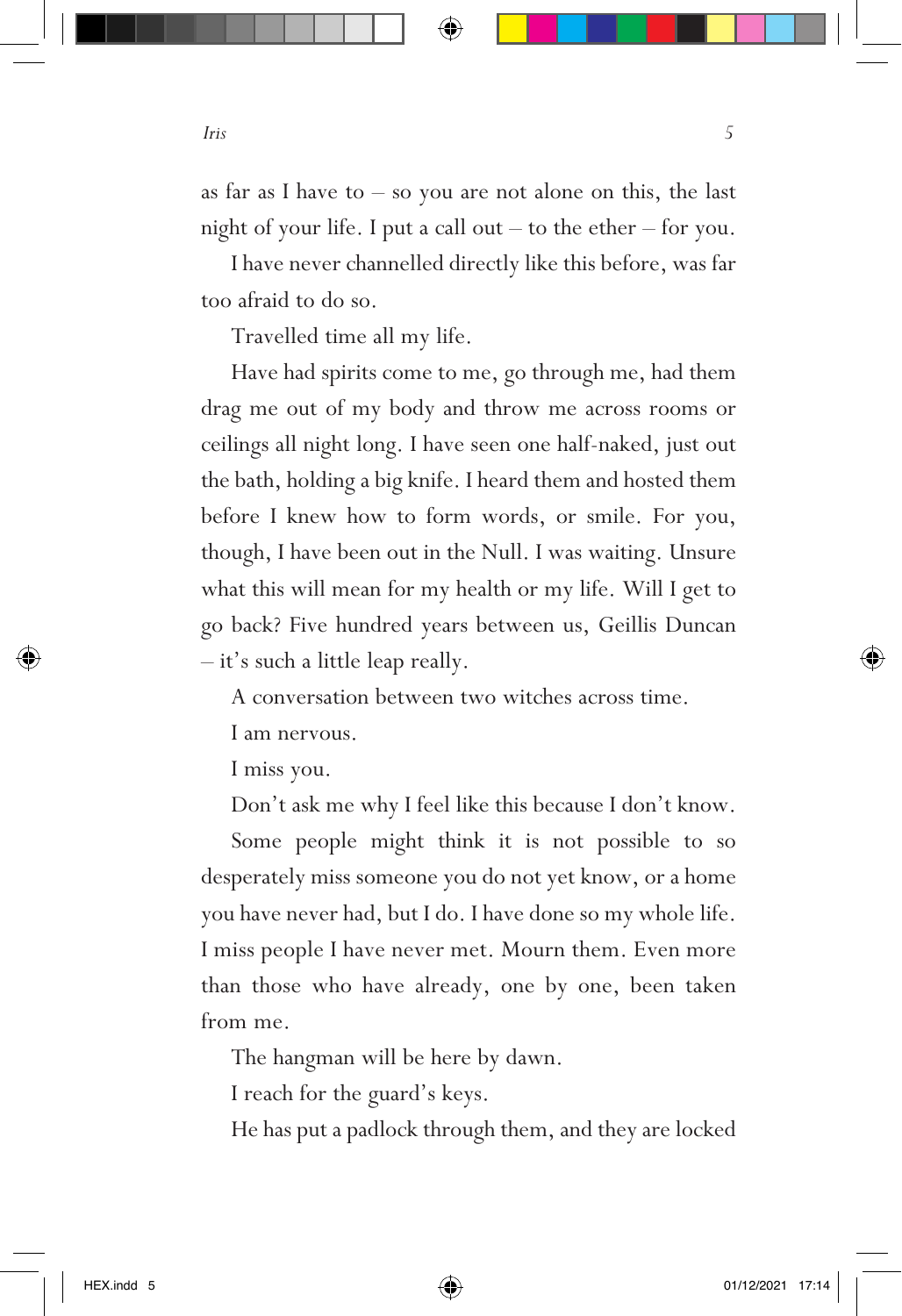into a metal hoop high up on the wall. There are no risks taken with witches. If only! The hangman might have found your cell door ajar. Dust spiralling through a wan sliver of light. On the floor, a single feather. His boots would pivot in the dirt. Pound back up the corridor. Onto the Close, up onto the High Street where people would already be walking by with their scrubbed morning faces, clean and ready – to watch Geillis Duncan die.

– She took flight!

– What?

– The prisoner, the witch, she is gone!

– Where?

– The Devil took her, or a familiar. The last guard is in a spellbound stupor, the man is barely there!

 $-$ Idiot  $\ldots$ 

I'd love to hear the roar. Who would dare stop a good hanging? All the women I know would. Any one of us! We'd each come back and do this gladly. The murder of Geillis Duncan is to be performed for the State and the King and the bailiff who accused her; it is for the God-fearing, it is for ordinary people who like a good hanging. For those who need to hate. To elevate themselves on hatred. If you were not hanged in the morning, Geillis, how many people would go home feeling cheated? Disappointed not to see you die in front of them? They want to be able to say they were there when Geillis Duncan died. To dine out on the story for years. There was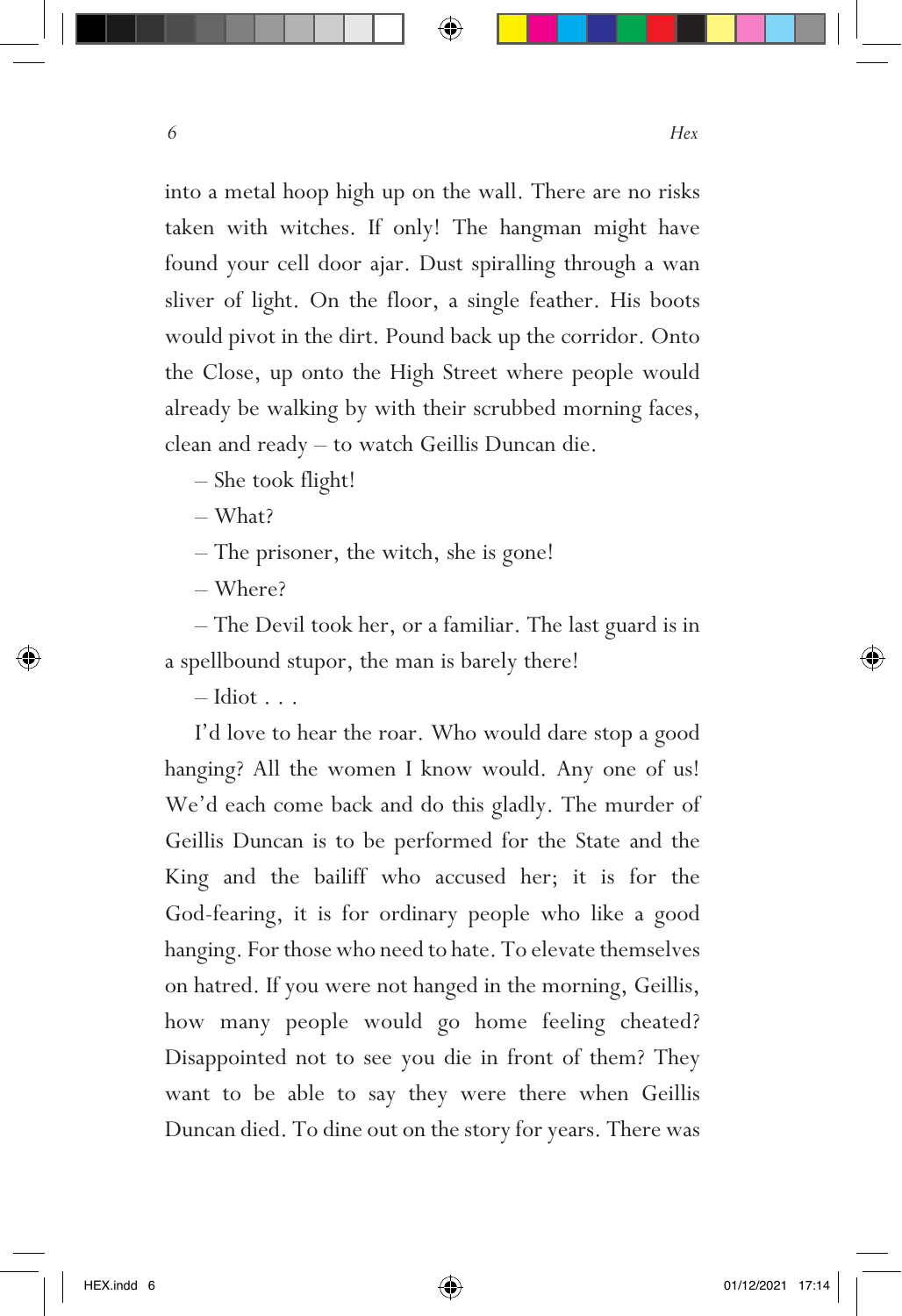a witch we saw killed! I turn down the last tiny winding corridor – you have to be at the end somewhere along here. Your murder is a message for the masses. King James's enemies will shudder. Will his wife? Anne: fourteen and wed to a man who likes men and is paranoid he'll be caught out for it. Over three hundred tailors worked on Anne's wedding dress. It is all spectacle. Weddings, births, hangings. There is a bloodlust in humans. Let's watch a girl hang to death! The King is showing all his might! Who would fight a man who has taken down the Devil himself? King James didn't start this particular witch-hunt, but he will certainly finish it. How does he fight the Devil?

*Well, now you ask! Via teenage girls! Doesn't everyone?*

*We go after the Devil via womb-bearers – they are weak for him!*

*Widows! Did she inherit? A woman? On her own? Is she tall? Is she ugly? Does she twitch? Is she too smart? Did she look a man right in the eye?*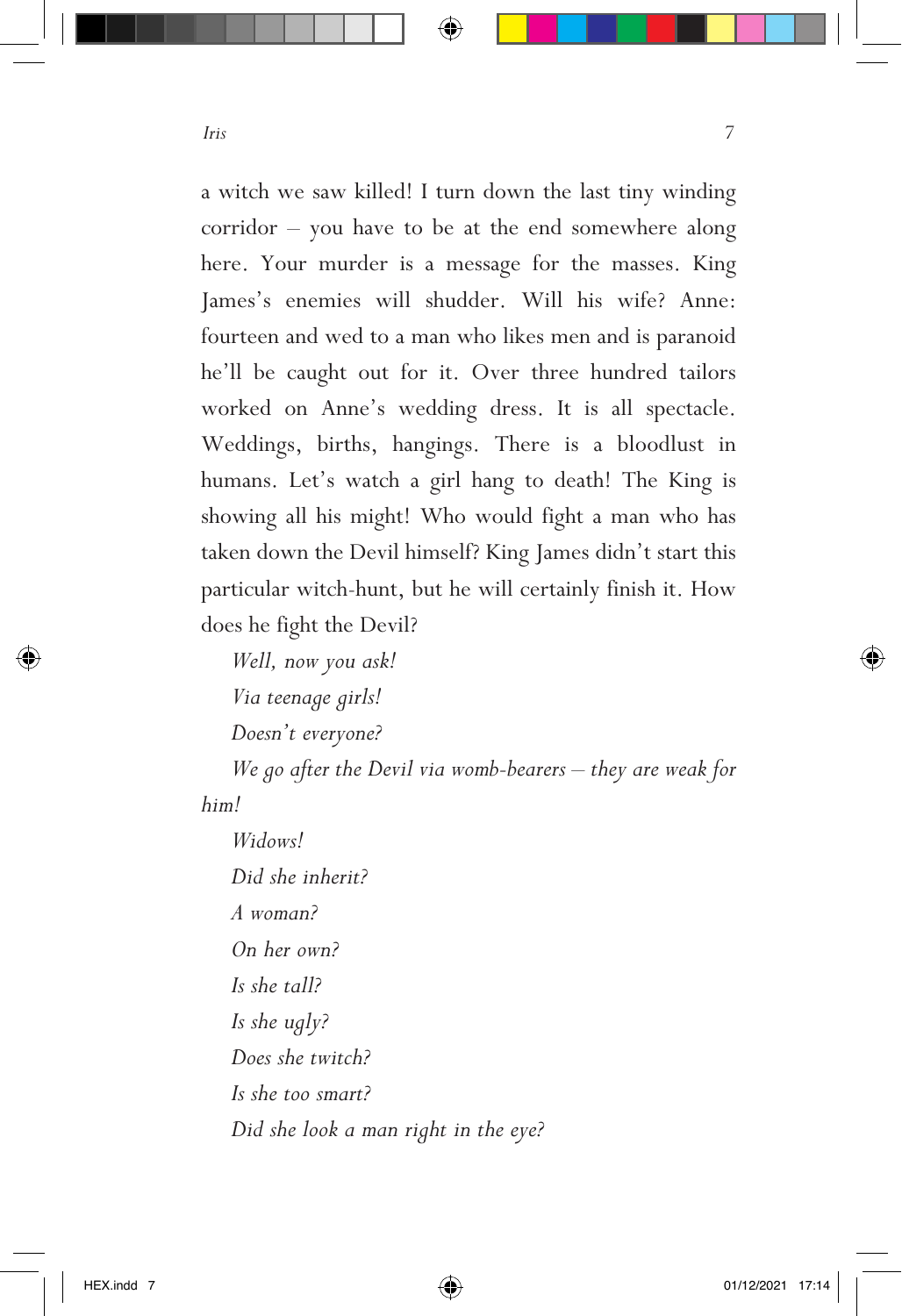*Did she heal a pig? Did she birth a child who died? Did she speak – harshly? No!*

*They won't tolerate that.*

A woman's voice is a hex. She must learn to exalt men always. If she doesn't do that, then she is a threat. A demon whore, a witch – so says everyone and the law. So say the King and his guards. So say the witch-pricker and his sadistic friends. So say the husbands, the haters, the wives, the daughters, the God-fearing – demons are always trying to kill them, so they know. So says the hangman who sleeps with Bible in hand.

There is your cell, Geillis Duncan! Finally. It has taken so long to get here that I must not cry. I throw my arms up. A billow of dust falls – I have finally coalesced, into a slightly more solid form. Your cell is tiny and dark. You are still a child, really.

– Who's that there?

– Can you see me, Geillis?

– Sssh. If he hears you, it'll be me that gets it. I can't see you properly – it's too dim. What are you? Are you a demon?

– My name is Iris.

– Are you mad? Iris, do you know what they'll do if they find you here? How did you get in?

– I travelled through time.

– Liar.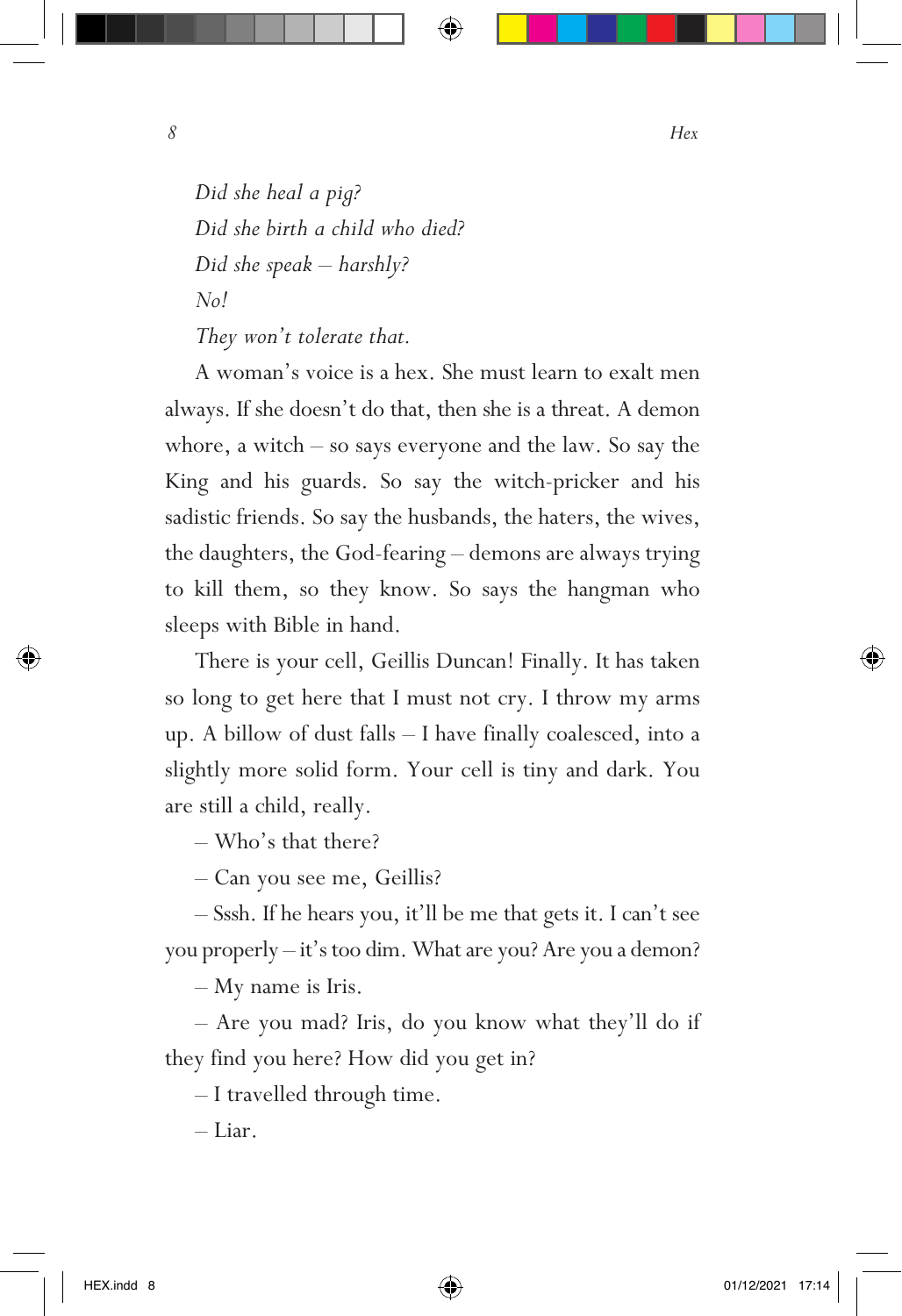– I did, to get to you.

– Why?

– So you wouldn't be on your own on this of all nights.

You shuffle forward a touch, less scared than a minute ago.

– Are you my familiar?

 $-$  No.

Almost up at the cell bars, you look right at me.

– Are you sure?

Rats scrape in the corner.

You hold my gaze.

Head turned away, eyes towards me – the outline of your nose and forehead and chin is marked in moonlight; you look like a silver face on a ten-pence coin.

– No, I don't think that's possible, Geillis. I mean, I didn't think . . .

– Of that?

 $-$  No.

– I see. How will you get back exactly, Iris from the ether?

– I don't know.

You smile then, a small giggle. You have an indent in your chin, soft hairs at your temple; your skin is so thin it seems precarious that it holds your blood and bones and organs and heart and soul.

– You are thinking of my insides, my dear strange visitor?  $-$  No.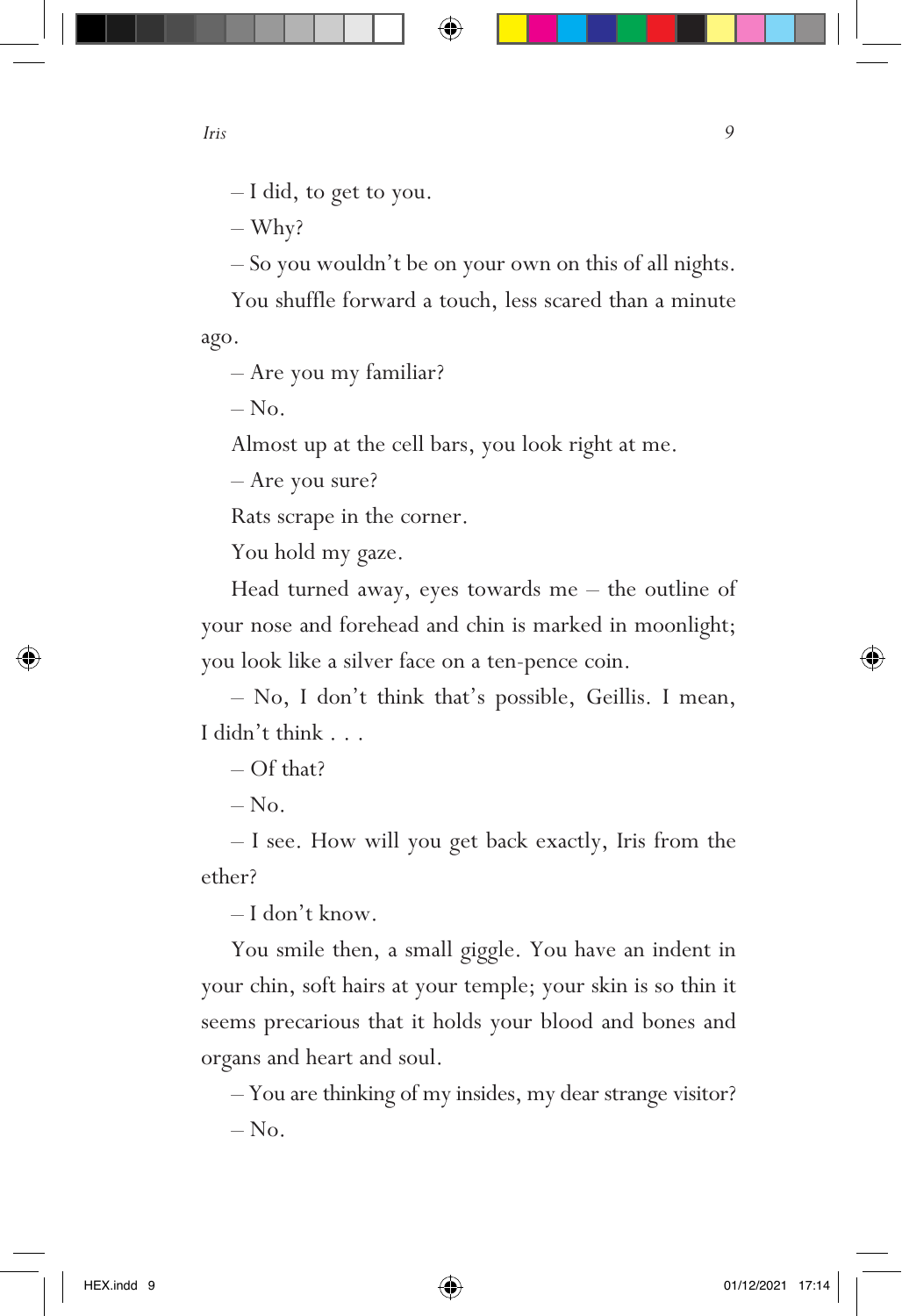– Liar.

 $-$  So!

– You know any minute now all my innards may spill onto the floor – at your feet. You'll sit in my sticky blood, my heart will still beat next to my liver and kidneys, and my eyes will rotate in a crimson pool, staring at you, my mouth too – open and laughing!

 $-$  Geillis  $\ldots$ 

– What? You thought I'd play nice? Tell me what tonight's guard looks like? I need to know if he is the one who visits my cell before morning. I don't think I can take it if it is him, not even one last time.

Your fist is balled tight.

Jaw set like marble.

Eyes hooded in darkness, and you are full of a fear so pure it smells like rotting pears.

– The guard won't get back up again tonight, I promise.

– You did that for me?

– I tried, Geillis. You know what you said about a familiar? I was the one – I called out to you, but did you . . . ?

– I don't know, Iris, did I?

Our thoughts march like mechanical clocks.

– The hangman will be here early.

– I know.

You open your hands like a prayer book. Ankles so thin. Skirt bunched up and dirty. Your right leg sticks out from